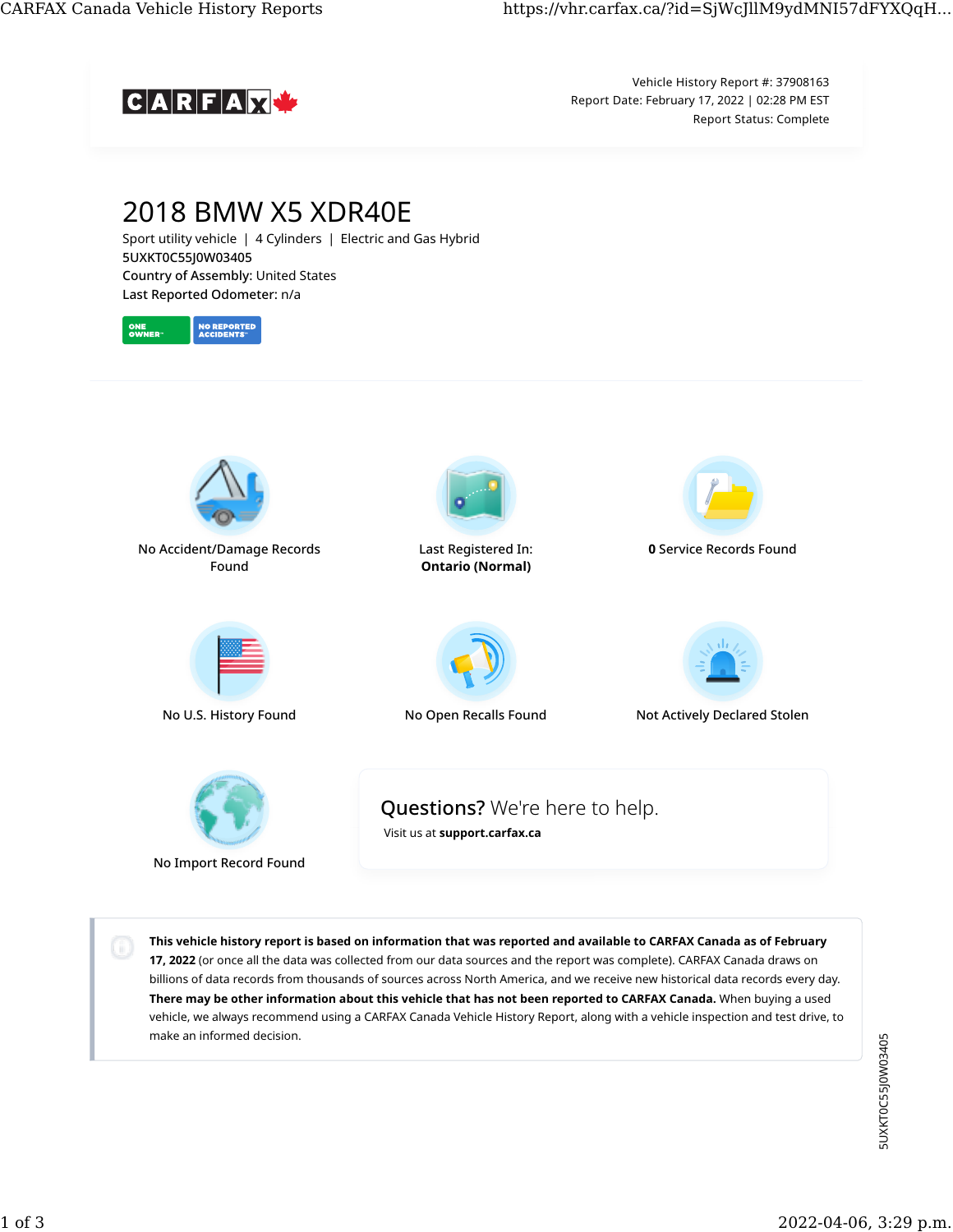## Vehicle History Report



There are no accidents/damage reported on this vehicle.



**O** This vehicle has been registered in the province of **Ontario** in **Canada** with **Normal** branding.

We checked for: Inspection Required, Normal, Non-repairable, Rebuilt, Salvage and Stolen.



 No safety recall information available as of the date/time that this report was generated. For additional safety recall information and non-safety related recall campaigns, please contact your local BMW Retailer.



This vehicle is not actively declared stolen.

## Detailed History

| <b>DATE</b> | <b>ODOMETER</b> | <b>SOURCE</b>                          | <b>RECORD TYPE</b> | <b>DETAILS</b>                                                                      |
|-------------|-----------------|----------------------------------------|--------------------|-------------------------------------------------------------------------------------|
| 2018 Aug 28 |                 | Motor Vehicle Dept.<br>Ontario, Canada | Canadian Renewal   | Registration Issued or<br>Renewed<br>First Owner Reported<br>Previous Use: Personal |
| 2021 Jun 28 |                 | Motor Vehicle Dept.<br>Ontario, Canada | Canadian Renewal   | Registration Issued or<br>Renewed<br>Previous Use: Personal                         |



## CARFAX Canada One Owner™ Badge

The CARFAX Canada One Owner™ badge that is based on the registration information reported to CARFAX Canada. The badge is available for personal and commercial vehicles that have only been registered in the provinces of Br Columbia, Alberta, Saskatchewan, Manitoba, Ontario, Quebec, Nova Scotia, New Brunswick, or PEI.